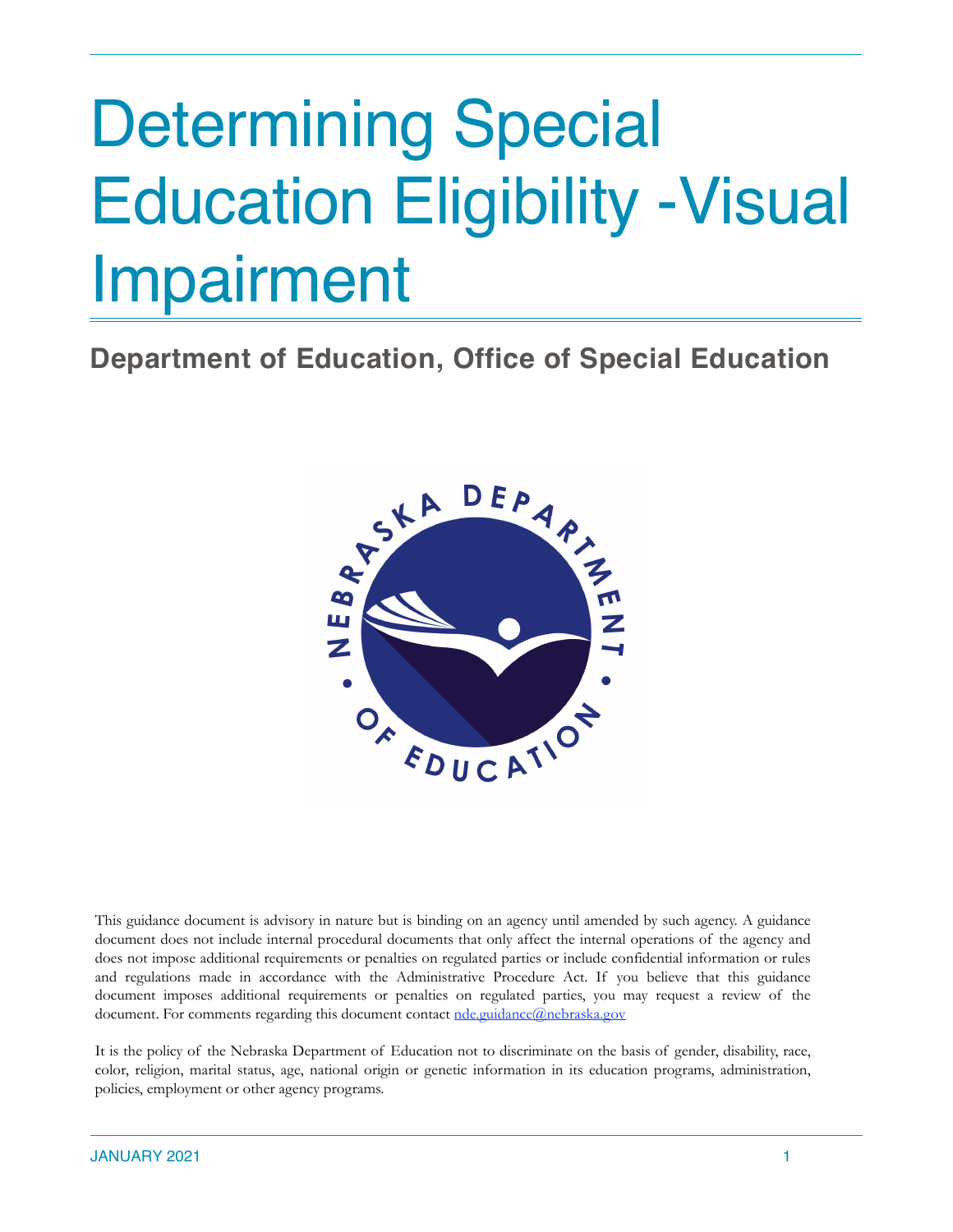### **Introduction**

These eligibility guidelines were written to provide parents, teachers, special education personnel, administrators, and other professionals information on the identification and determination of eligibility for educational services for children with visual impairments including blindness.

This category of children has been defined by both federal and state regulations. A three-part eligibility requirement for a child to be identified as a child with a visual impairment is as follows:

- Meet eligibility criteria (92 NAC 51.006);
- Documentation of adverse effect on educational performance;
- Determination that a need for special education is evident.

### **State Definition**

To qualify for special education services in the category of visual impairment, including blindness, the child must have: an impairment in vision that, even with correction, adversely affects a child's educational performance. This category includes children who have partial sight or blindness.

Both federal and state special education laws use the term visual impairment, including blindness, to describe children who are blind, legally blind, or partially sighted. Throughout this document, the term visual impairment will be used. Under the state definition, any child with a visual impairment, including blindness, will experience deficiencies in one or more of the following areas: activities of daily living, social interaction and academic achievement, performance in the educational setting, or orientation and mobility. The task of the Multidisciplinary Evaluation Team (MDT) is to determine if the visual impairment has an adverse effect on the child's development or educational performance.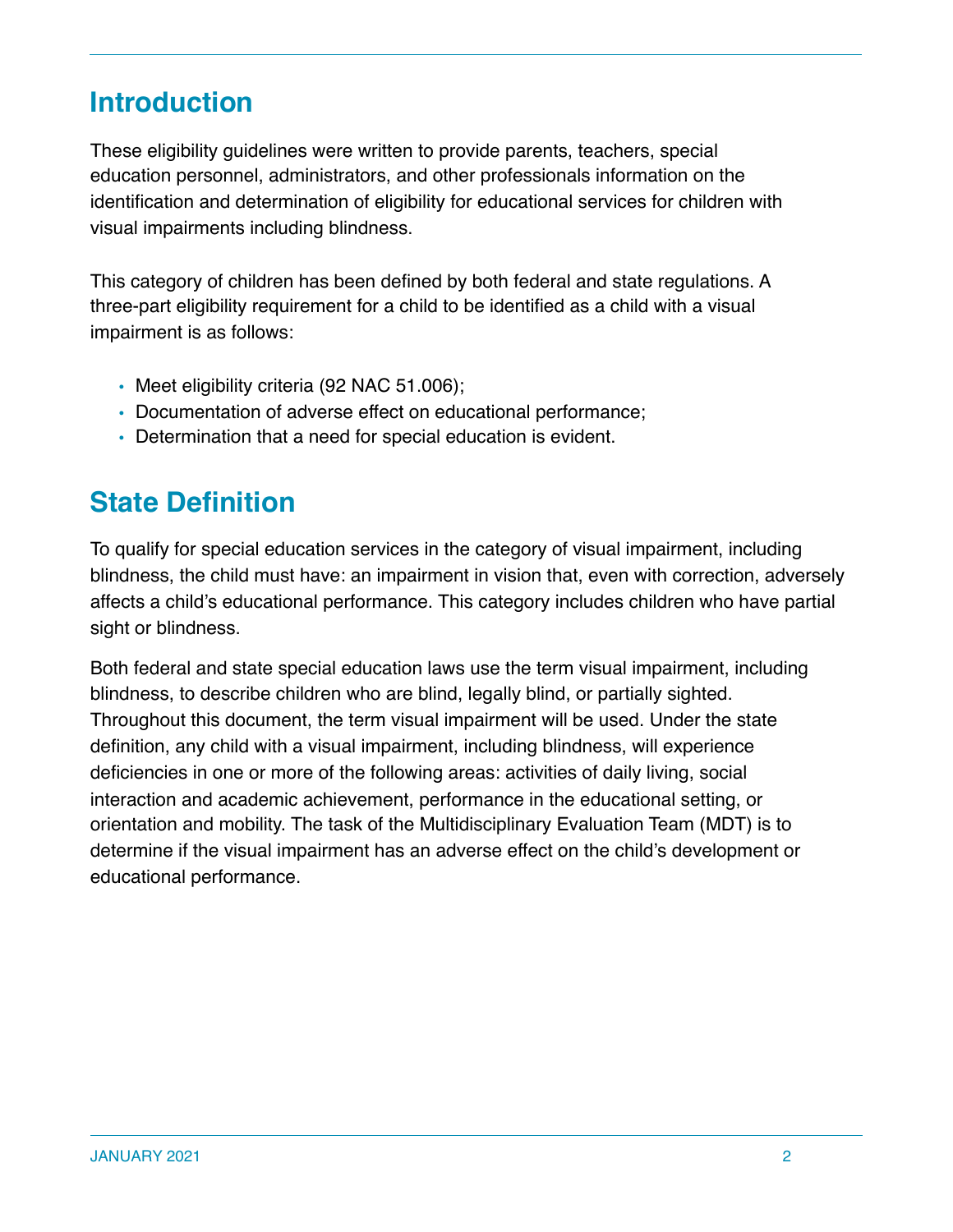# **Section 1: MULTIDISCIPLINARY EVALUATION (MDT) CONSIDERATIONS**

The Multidisciplinary Team (MDT) should include at least the following members:

- The child's parent(s);
- For a school age child, the child's regular teacher(s) or a regular classroom teacher qualified to teach a child of that age;
	- For a child below age five, a teacher qualified to teach a child below age five;
- Special educator endorsed in the area of visual impairment;
- A school district administrator or a designated representative; and
- At least one person qualified to conduct individual diagnostic examinations of children in their specific area of training (i.e., school psychologist, speech language pathologist, or other instructional specialist).

### **Section 2: Educational Identification Guidelines**

When determining eligibility for a visual impairment, including blindness, the evaluation should be thorough and rigorous. Such evaluations should include a data-based media assessment, be based on a range of learning modalities (including auditory, tactile, and visual) and include a functional vision assessment. An assessment of a child's vision status generally would include:

- the nature and extent of the visual impairment;
- its effect on the ability for the child to learn to read, write, do mathematical calculations, and use computers and other assistive technology;
- the child's ability to be involved in and make progress in the general curriculum offered to nondisabled students;
- the evaluation should be closely linked to the assessment of the child's present and future reading and writing objectives, educational needs, and appropriate reading and writing media.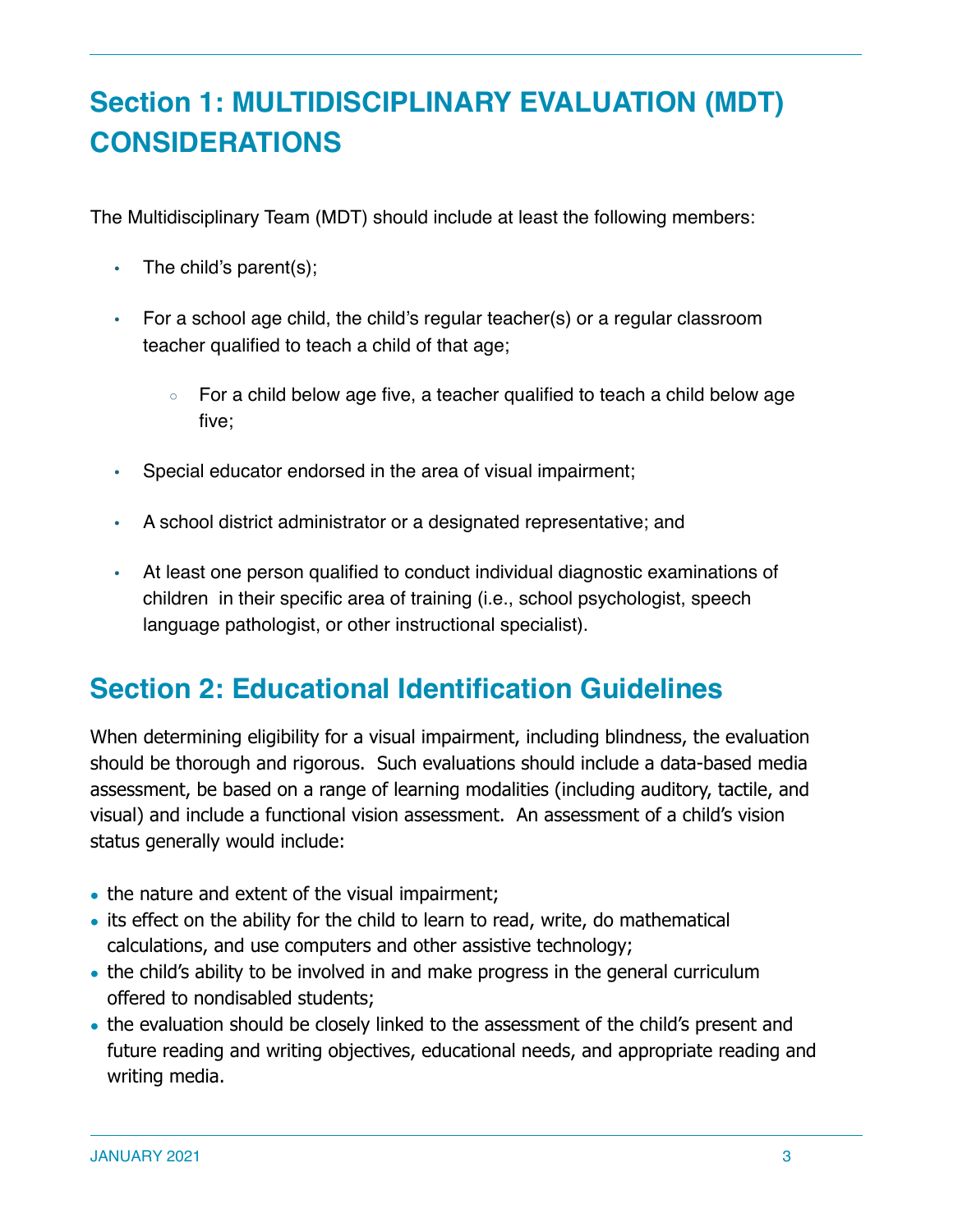• In addition, because the evaluation must assess a child's future needs, a child's current vision status should not necessarily determine whether it would be inappropriate for that child to receive special education

In all cases, when making a determination of a visual impairment, including blindness, the MDT should consider the educational performance of the child to determine if it is below that of peers regardless of modification of instruction, curriculum, and environment. In addition, the MDT should consider medical information to determine if there is evidence of a visual impairment. Lastly, the MDT should review functional vision information to determine if there is evidence of a visual impairment including blindness. The MDT must determine whether the visual impairment is the primary disability of the child. When concomitant learning or developmental needs exist, the team must determine which condition is the primary cause of the need.

## **Section 3: PROCEDURES TO DETERMINE ADVERSE EFFECT ON DEVELOPMENT/EDUCATIONAL PERFORMANCE**

### **FACTORS TO CONSIDER**

Many factors should be considered in determining if a visual impairment, including blindness, is causing, or can be expected to produce, significant delays in the child's development or educational performance. The factors include, but are not limited to:

- Current medical eye information including: eye condition, diseases, or defects and prognosis (progressive, stable, or fluctuating)
- Type and degree of the visual impairment (distance and near acuity, acuity with correction, degrees of the field of vision loss, and status of ocular muscles)
- Etiology of the visual impairment (if known)
- Age of onset of the visual impairment
- Age of identification
- Current medications
- Current age
- History of interventions and response
- Relevant family/medical history
- Current educational placement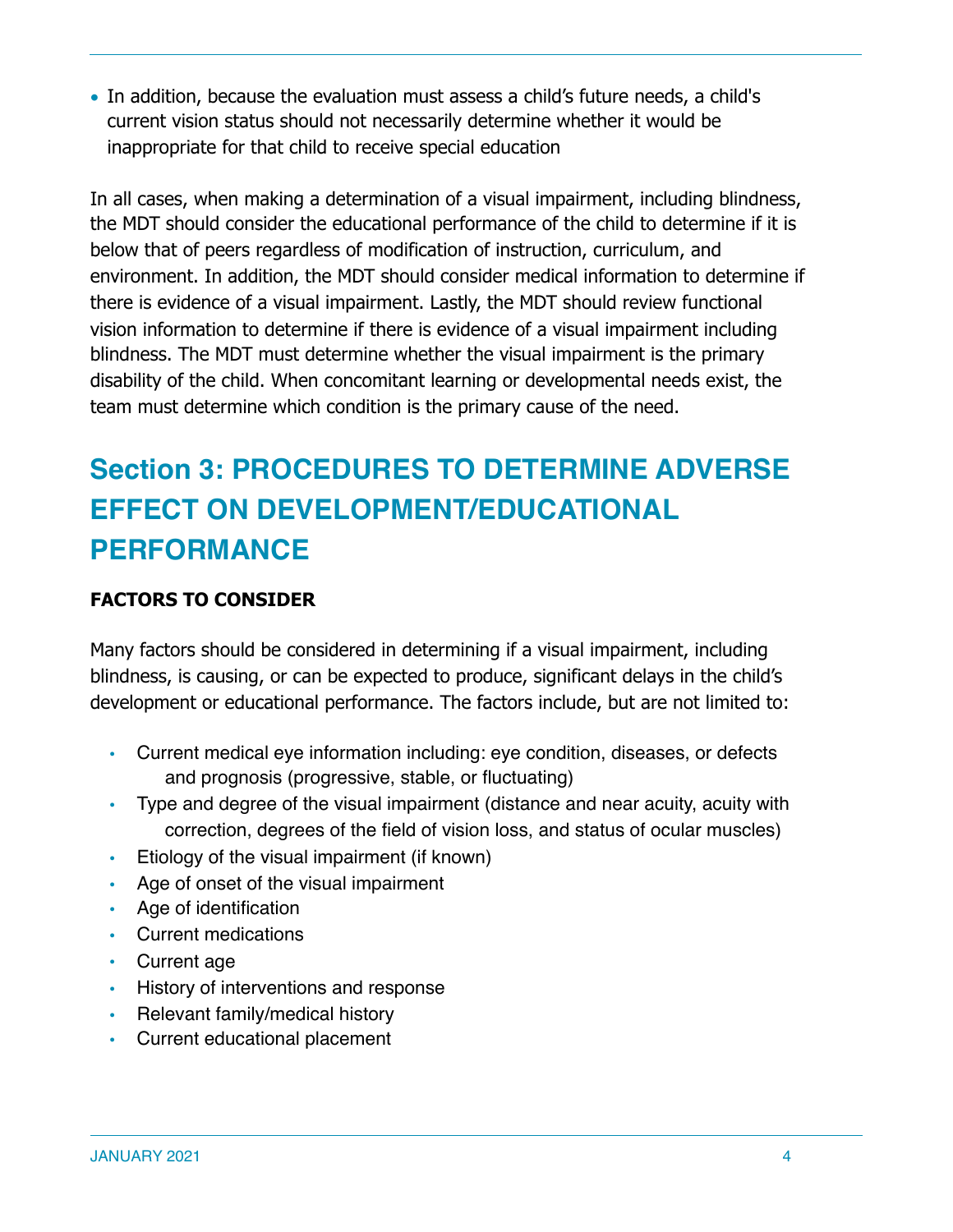There is a broad range of visual functioning in the visual impairment categories, in visual conditions, and in the age(s) of onset for a specific visual impairment: the visual status of a child, and the nature of the visual impairment which may be stable, progressive, or fluctuating. The visual impairment could be congenital (from birth) or adventitious (acquired at some point in the child's life). These factors all need to be taken into consideration when assessing, determining eligibility, and planning the educational program for a child with a visual impairment including blindness.

This list is not exhaustive. An additional group of factors that should be considered are: the child's health, aptitude or ability, motivation, behavior, and the communication system used by the child. Examination of each of these factors may lead to some additional factors to consider. The educational team, including an educator endorsed to teach a child with visual impairments, can determine how these factors may impact the child. Parents, medical professionals, classroom teachers, and the child him/herself can also provide information important in determining the impact of the visual impairment.

The following questions are to guide documentation and determination of whether the disability has an adverse effect on the child's developmental/educational performance, including areas from the Expanded Core Curriculum for Children who are visually impaired.

#### **Educational Performance**

- ‣ Does the child meet district standards (outcomes) for his/her grade level?
- ‣ Does the child's progress reflect his/her ability level?
- ‣ Does the child have access to the curriculum and materials at his/her grade level in the appropriate medium (Braille, large print, auditory, or tactile formats)?
- ‣ Does the child have access to a functional curriculum, if needed?
- ‣ Does the child have an effective way to communicate (speaking, sign language, augmentative communication, object/touch cues)?

### **Orientation and Mobility**

- $\triangleright$  Is the child able to determine where he/she is in the environment?
- ‣ Doe the child travel safely and efficiently in the environment?

### **Social Interaction Skills**

- ‣ Does the child behave in socially appropriate ways?
- ‣ Does the child initiate interactions with peers and adults?
- ‣ Does the child have peer interactions?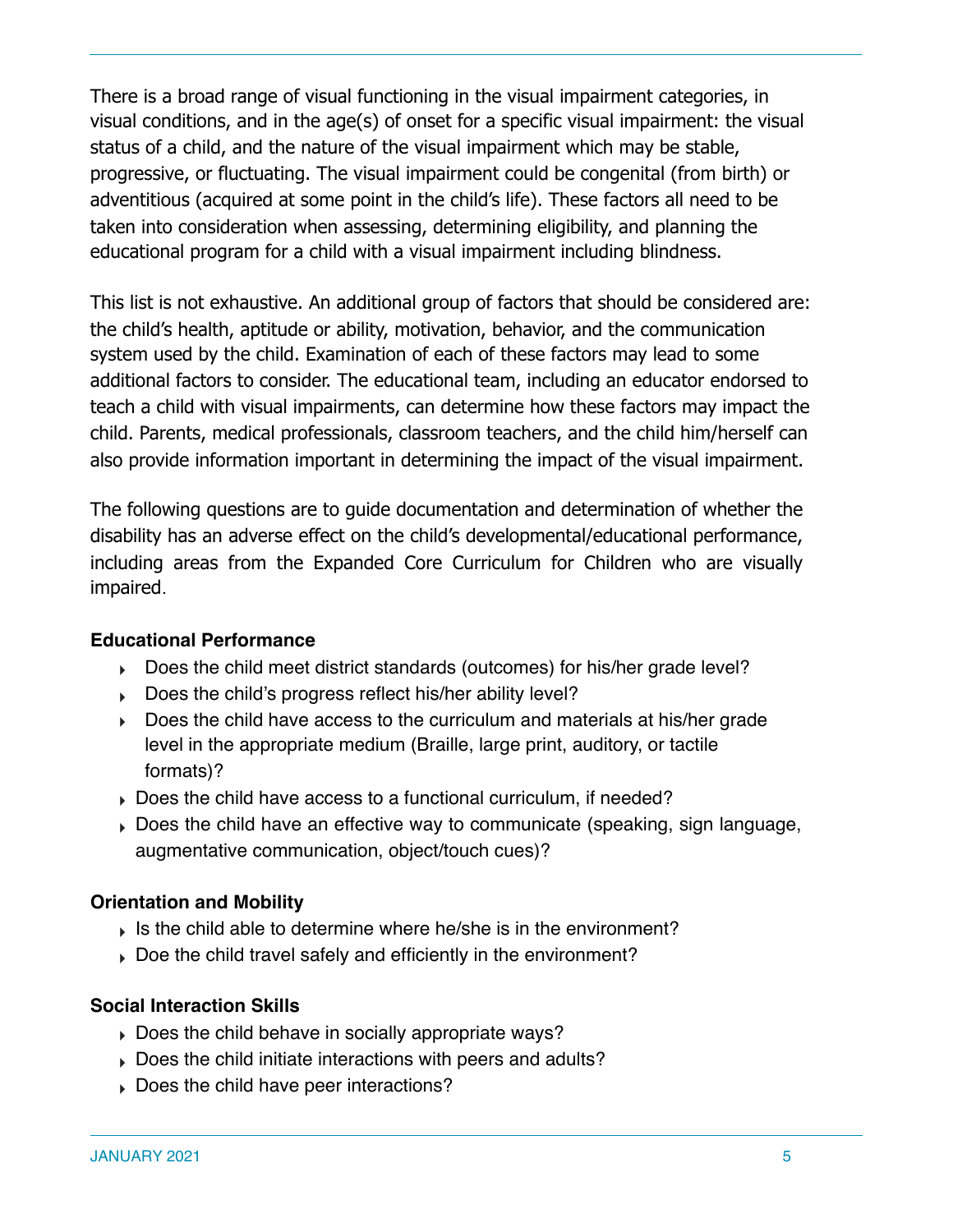### **Independent Living Skills**

- ‣ Does the child perform the tasks that allow him/her to care for personal needs?
- ‣ Does the child have organizational skills?
- ‣ Does the child have the skills needed for adult independence?
- ‣ Does the child have problem solving skills?

#### **Recreation and Leisure Skills**

- ‣ Does the child have access to an array of age appropriate activities?
- ‣ Does the child have access to movement and physical fitness activities that promote good health?

#### **Career/Vocational Education**

- ‣ Does the child have information about existing vocations?
- ‣ Does the child have access to a variety of job experiences?
- ‣ Does the child have the skills needed to become meaningfully employed?

#### **Assistive Technology**

- ‣ Does the child have access to the specialized technology available (Braille notetaker, speech output devices)?
- ‣ Does the child have access to an array of technology devices (both low and high technology)?
- ‣ Does the child have access and use specialized technology to access the curriculum?

### **Visual Efficiency Skills**

- ‣ Does the child systematically use residual vision efficiently?
- ‣ Does the child use aids to supplement residual vision effectively?

#### **Self-determination Skills**

- ‣ Doe the child assist in the planning of his/her educational program?
- ‣ Does the child have opportunities to make decisions about his/her educational program?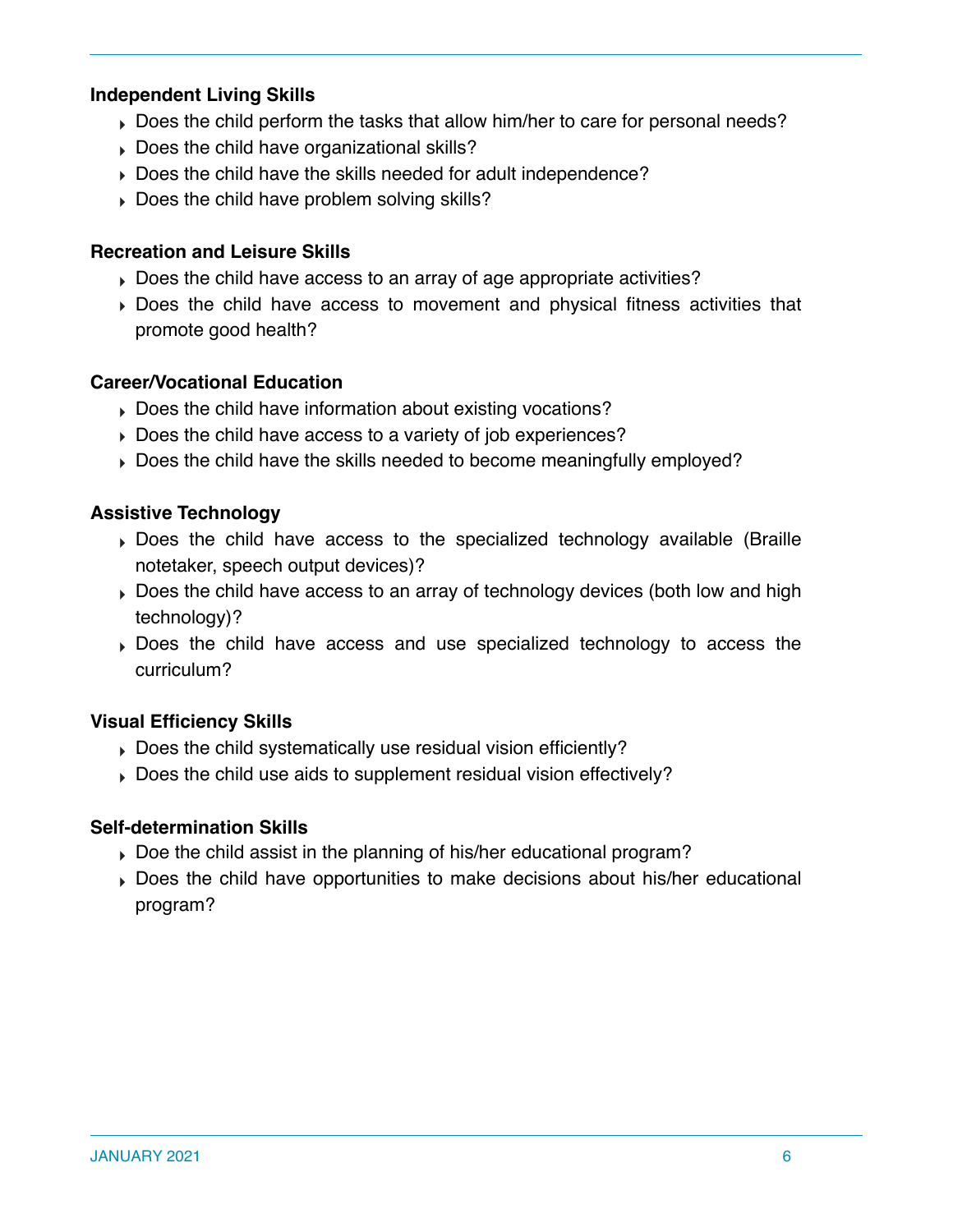### **Section 4: RELATED DEFINITIONS**

The following definitions were taken from Henderer, J. D. (Ed.). (2017). Dictionary of Eye Terminology (7th ed.)*.* American Academy of Ophthalmology.

**Acuity** – The ability to see clearly and discriminate detail; measurement of the sharpness of vision as it relates to the ability to discriminate detail, including distance and near vision measurement with and without correction.

**Adaptations** – In materials and environment include but are not limited to color and contrast, illumination, low vision devices, modifications to the larger environment, modifications to a workspace, size and distance, space and arrangement, visual cues and landmarks.

**Blindness** – No more than light perception.

**Blink Response** – The contraction of the eyelid muscle, which spreads tears over the eyeball surface and limits the amount of light entering the eye.

**Binocularity** – The ability to use both eyes together to focus on the same object and see a single three-dimensional object.

**Color Perception** – The recognition and contrast of color resulting from stimulation of red, green, and blue cons receptors in the retina.

**Communication Modes** – Methods of nonsymbolic and symbolic communication such as natural, tactile, and object cues; gestures; pictures or line drawings; miniature objects or tangible symbols; speech; Braille; large print; Sign Language; and tactile communication.

**Contrast Sensitivity** – The ability to detect differences between foreground and background in terms of color or shading which enables items to be seen better.

**Convergence Insufficiency** – When a person's eyes do not properly turn inward to focus and provide binocular vision and a single image, which could affect a child's ability to read

**Cortical Vision Impairment (CVI)** – A category indicating blindness or visual impairment due to brain injury or dysfunction. Children in this category manifest unique visual characteristics often found in conditions referred to as neurological, cortical, or cerebral visual impairment. A child whose visual performance is reduced by a brain injury or dysfunction may be considered blind or visually impaired for educational purposes when visual function meets the definition of blindness as determined by an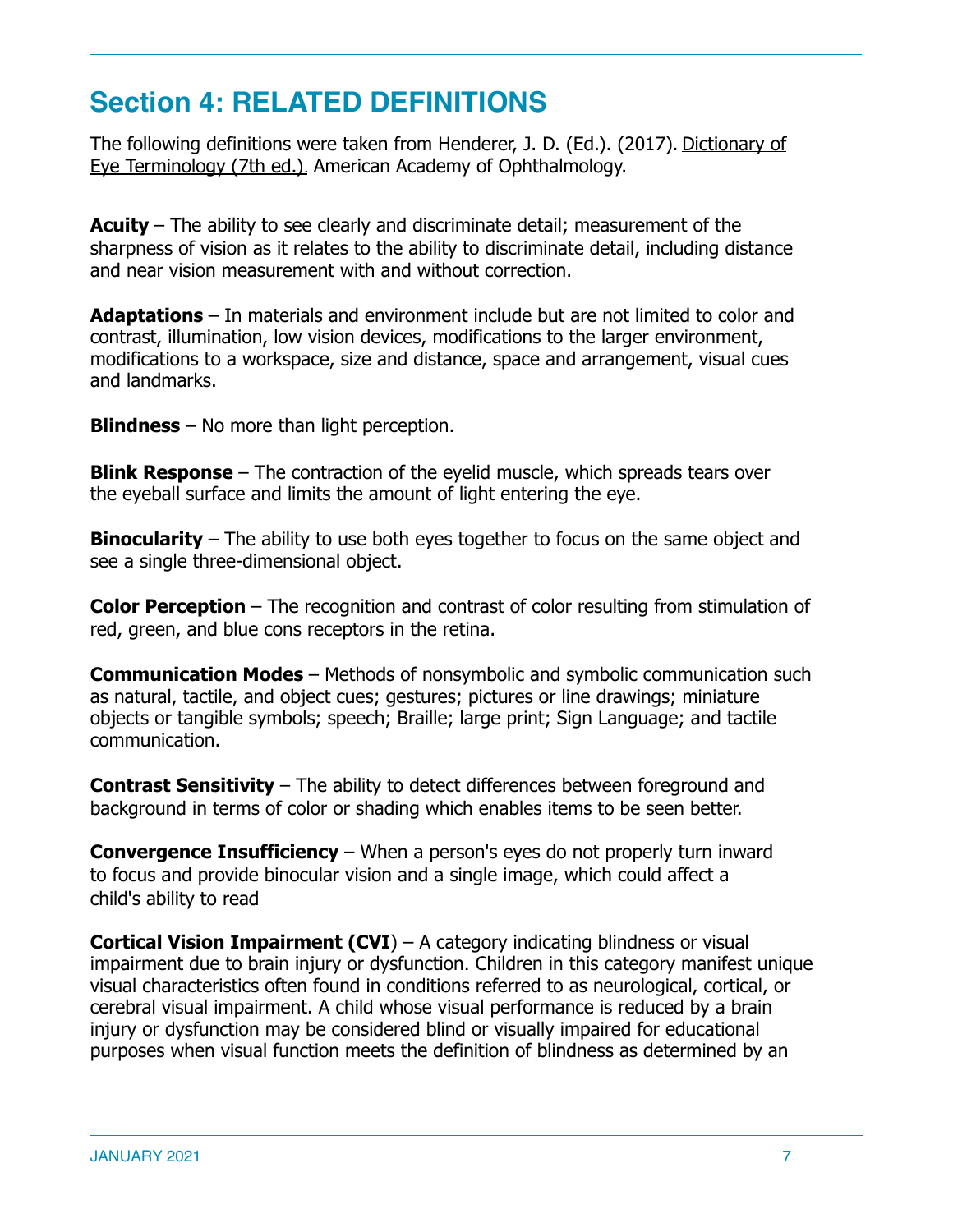eye care specialist or neurologist. Cortical Visual Impairment may also be referred to in an ocular report as Functional Blindness.

**Delayed Visual Maturation** – A diagnosis used for visually impaired infants with (usually) normal eyes in the first year of life and refers to an absence of visual responsiveness despite apparently normal and intact visual pathways.

**Depth Perception** – The perception of three dimensions and the relative distance of objects from the viewer (over reaching, under reaching, and figure-ground discrimination).

**Eccentric Viewing** – A child will direct gaze differently for a best view and will appear not to look at an object directly; often the child uses part of their peripheral vision.

**Expanded Core Curriculum (ECC)--A specialized curriculum for students who are** blind or visually impaired, including the following nine areas: Compensatory Access, Orientation and Mobility, Sensory Efficiency, Social Interaction, Career Education, Self-Determination, Assistive Technology, Independent Living Skills, and Recreation/Leisure.

**Fixation** – Eye movements that achieve and maintain the image of objects on the fovea, an area in the back of the eye that produces the sharpest vision; the ability to direct a gaze and hold an object steadily in view.

**Focus** – The ability of the eyes to adjust giving clear vision.

**Functional Vision Assessment** – An assessment done to determine the manner in which a child functions visually in the everyday world, particularly in the educational setting, and administered by an educator endorsed to teach in a child with visual impairments.

**Gaze Shift** (pursuit mechanism) – A voluntary movement of eyes in an attempt to look at different objects.

**Learning Media Assessment** – An assessment of the most appropriate learning media (print, Braille, audio, digital or a combination of media) administered by a certified teacher of children with visual impairments that must take future needs into account.

**Legal Blindness** – Acuity of 20/200 or less in the better eye with best possible correction of a field of 20 degrees or less diameter in the better eye.

**Low Vision** - 1) Clinical definition: acuity between 20/70 and 20/400, and 2) functional definition: difficulty completing visual tasks but that can be improved using alternate strategies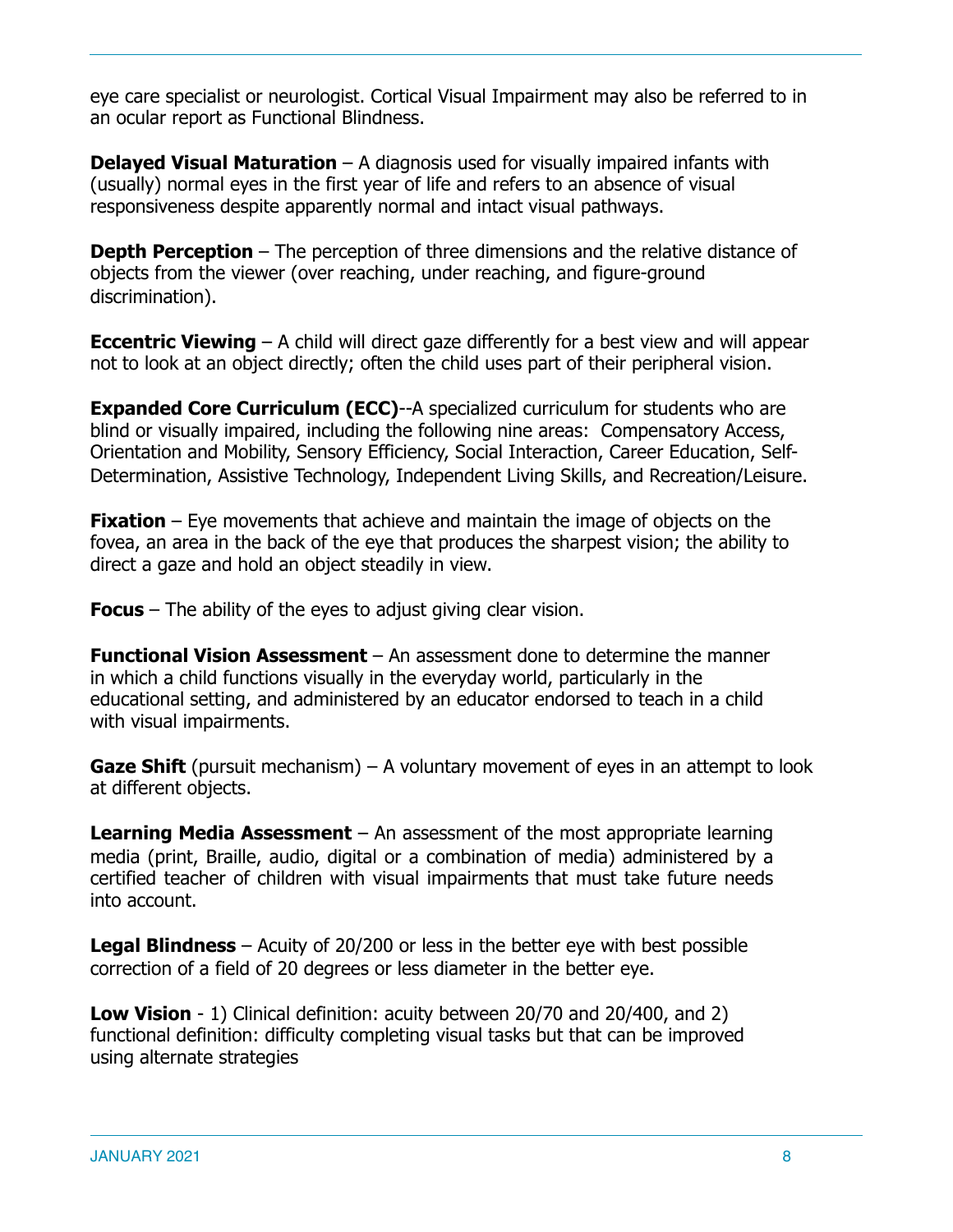**Low Vision Considerations** – Areas to include are: illumination, magnification, distance, size, depth perception, contrast, and color.

**Mobility** – The ability to safely navigate from one position in the environment to another.

**Muscle Imbalance** – A lack of coordination of the eye muscles.

**Nystagmus** – A functional defect characterized by involuntary, rhythmic side-to-side up and down or rotating eye movements.

**Ophthalmologist** – Medical doctor who specialized in the diagnosis and treatment of eye diseases and defects, prescribes glasses, contact lenses, prism lenses and/or exercises, and performs surgery.

**Optometrist** – Non-medical practitioner who measures refractive errors, eye muscle imbalances, prescribes glasses, contact lenses, or prism lenses.

**Orientation and Mobility** – Field of instruction which teaches systematic techniques of travel and orientation to people who are blind or visually impaired.

**Orientation and Mobility Assessment** – An assessment of travel, cane, and other safety techniques conducted by a certified orientation and mobility specialist.

**Partially Sighted** – A distance visual acuity of 20/70 or less in the better eye after correction; a near acuity equivalent to, or less than 8 point type at 40 centimeters in the better eye after correction; a central visual field loss of any degree in both eyes; or a peripheral visual field of 60 degrees or less in the better eye.

**Photophobia** – An abnormal sensitivity to, or discomfort from, light.

**Pupillary Response** – A decrease or increase in pupil size that occurs with direct light stimulation to the eye.

**Reactions to Light** – The manner in which the eye reacts to artificial light sources, sunlight, night vision.

**Reflexive Responses** – Those responses which are innate and are normally present at birth; pupil and blink responses.

**Scanning** – A systematic and coordinated use of the head and eyes to search for objects in the environment.

**Tracking** – The ability of the eyes to follow an object with smooth, fluid, and continuous movement; a systematic use of the eyes to follow an object or line of print.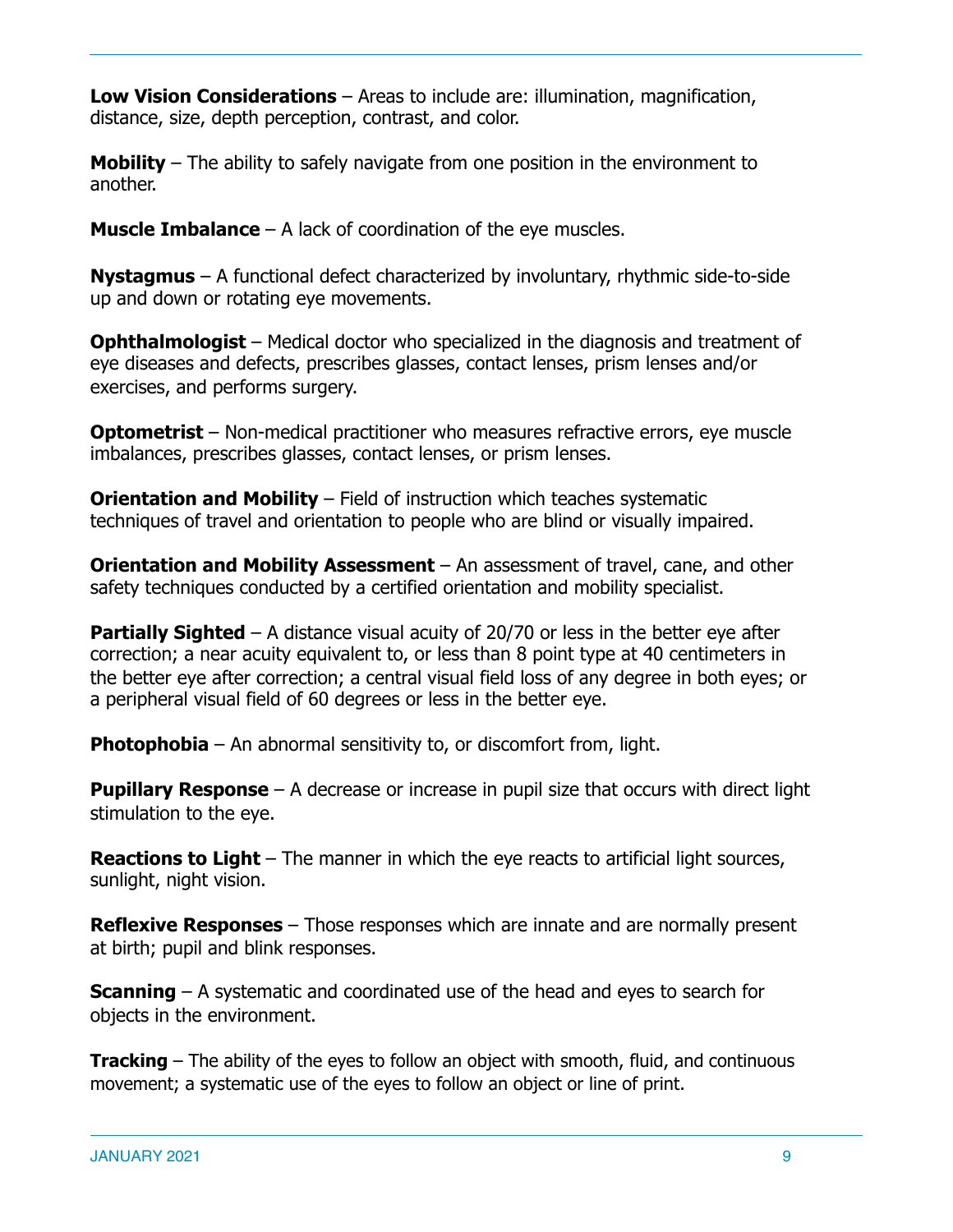**Visual Accommodation** – The adjustment of the eye for seeing at different distances achieved through changing the shape of the lens.

**Visual Behaviors** – Any behaviors that may indicate a visual deficiency: eccentric viewing, stereotypical behaviors, or fluctuating vision.

**Visual Field** – The entire area that can be seen without shifting the eyes or moving the head; the full extent of the area visible to an eye that is fixating straight ahead measured in degrees from fixation.

**Visual Functioning** – The manner in which an individual uses the ability to see and interpret what is seen.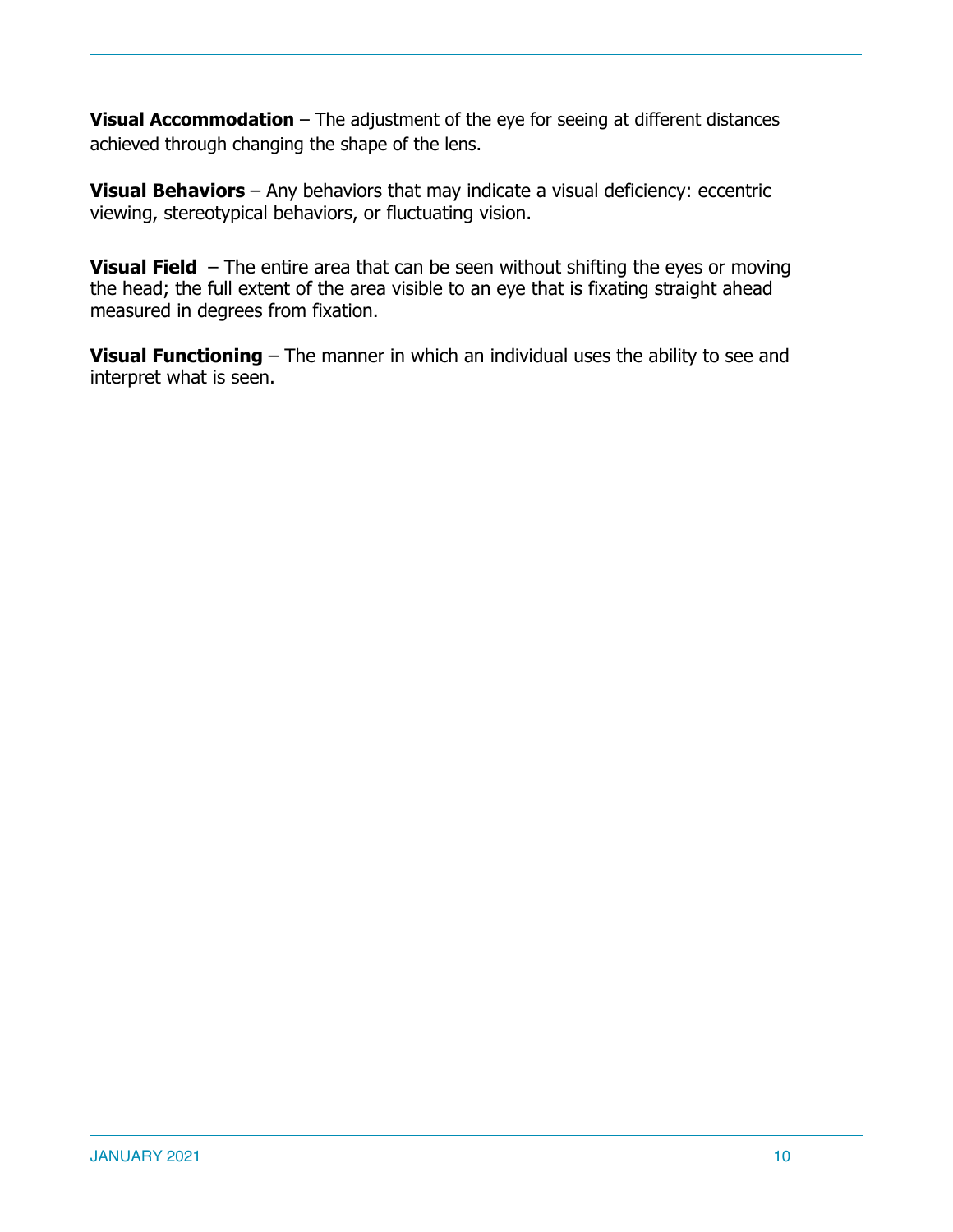### **Section 5: FREQUENTLY ASKED QUESTIONS**

### **1. Is it necessary to have current vision information from an ophthalmologist or an optometrist to determine eligibility for verify a child with a visual impairment including blindness?**

The documentation of an underlying eye condition, disease, or defect can be provided by an eye care specialist (optometrist or ophthalmologist);*.* however, it is not required in order for a multidisciplinary team to determine eligibility. An eye care specialist cannot determine eligibility of a visual impairment for the purposes of receiving education services*.* The determination of eligibility for verification of a visual impairment including blindness is the responsibility of the multidisciplinary team and must be based upon the adverse effects on the child's educational performance.

### **2. Should a child have a functional vision assessment to be determined eligible as a child with a visual impairment including blindness, and why is this important?**

Yes. While an optometrist or ophthalmologist's exam can yield necessary information about a child's eye condition, it is required for the child's visual performance to be observed and assessed in natural environments with the visual challenges that will be encountered as part of the daily routines. This assessment helps to identify a child's needs with regard to, but not limited to, lighting, glare, size of print, tracking and searching skills, and efficient use of vision. The functional vision assessment should include details about the child's functioning across all environments.

### **3. Is it ever possible for a child with a visual acuity better than 20/70 to be eligible as a child with a visual impairment including blindness?**

Yes. Some children may have excellent visual acuity, but may be identified or determined eligible as having a visual impairment including blindness, because the definition of visual impairment includes any impairment in vision that impacts a child's educational performance.

### **4. Can a child who is eligible as having a visual impairment including blindness also have other disabilities?**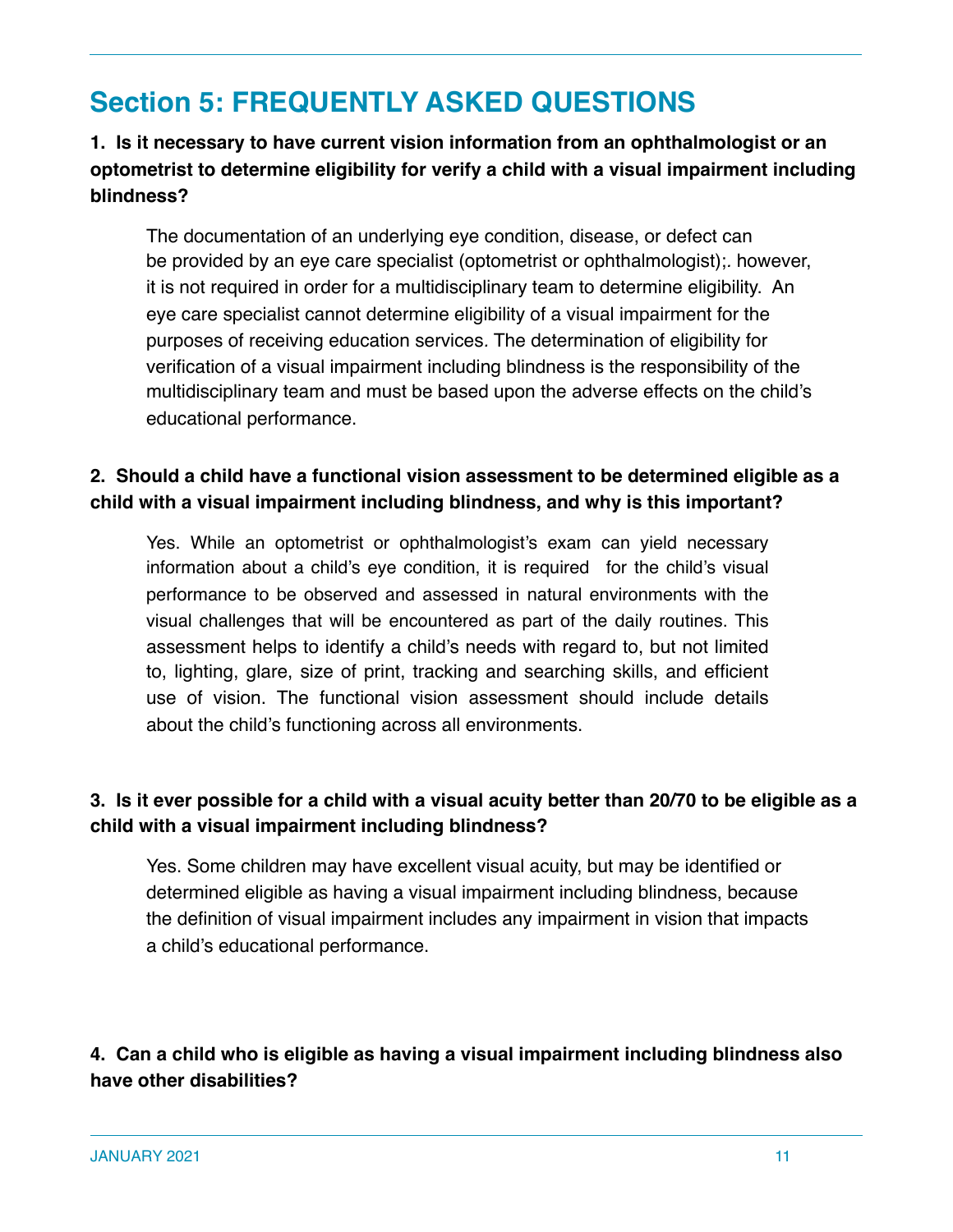Yes, a child who is eligible for special education and related services in the area of visual impairment including blindness may have one or more additional disabilities. The MDT must determine whether the visual impairment is the primary disability of the child. When concomitant learning or developmental needs exist, the team must determine which area is the primary cause of the need.

### **5. Is Cortical Visual Impairment considered a visual impairment for eligibility?**

Yes. A visual impairment is any impairment in vision that has the ability to impact a child's educational performance. Cortical visual impairment is a neurological condition that often causes an individual to function at the definition of blindness. However, eligibility would still be determined by the appropriate assessments and the MDT (see above).

### **6. Is it possible for a student's eligibility to change over time?**

Yes, depending on the impact on educational needs, a child can be determined no longer eligible for special education and related services in the area of visual impairment if the child, through a comprehensive evaluation no longer has adverse effects on learning or any educational needs that impacts learning. This is determined by the evaluation results through an MDT.

### **7. As a teacher of the visually impaired, am I still able to use the criteria of 20/70 or 20/200 acuity for determining eligibility?**

It depends. The acuity alone cannot be the sole modifier for determining if a child is eligible for special education and related services in the area of visual impairment, but can be one piece of information that is part of the functional vision assessment in making a decision if a child is eligible or not for special education and related services. It cannot or should not be the only criteria used, but as stated above should pull from a variety of sources to determine if a child has educational needs and the adverse effect on learning.

### **8. Do we have to include an eye report as part of the criteria for determining if a child is eligible for special education and related services in the area of visual impairment?**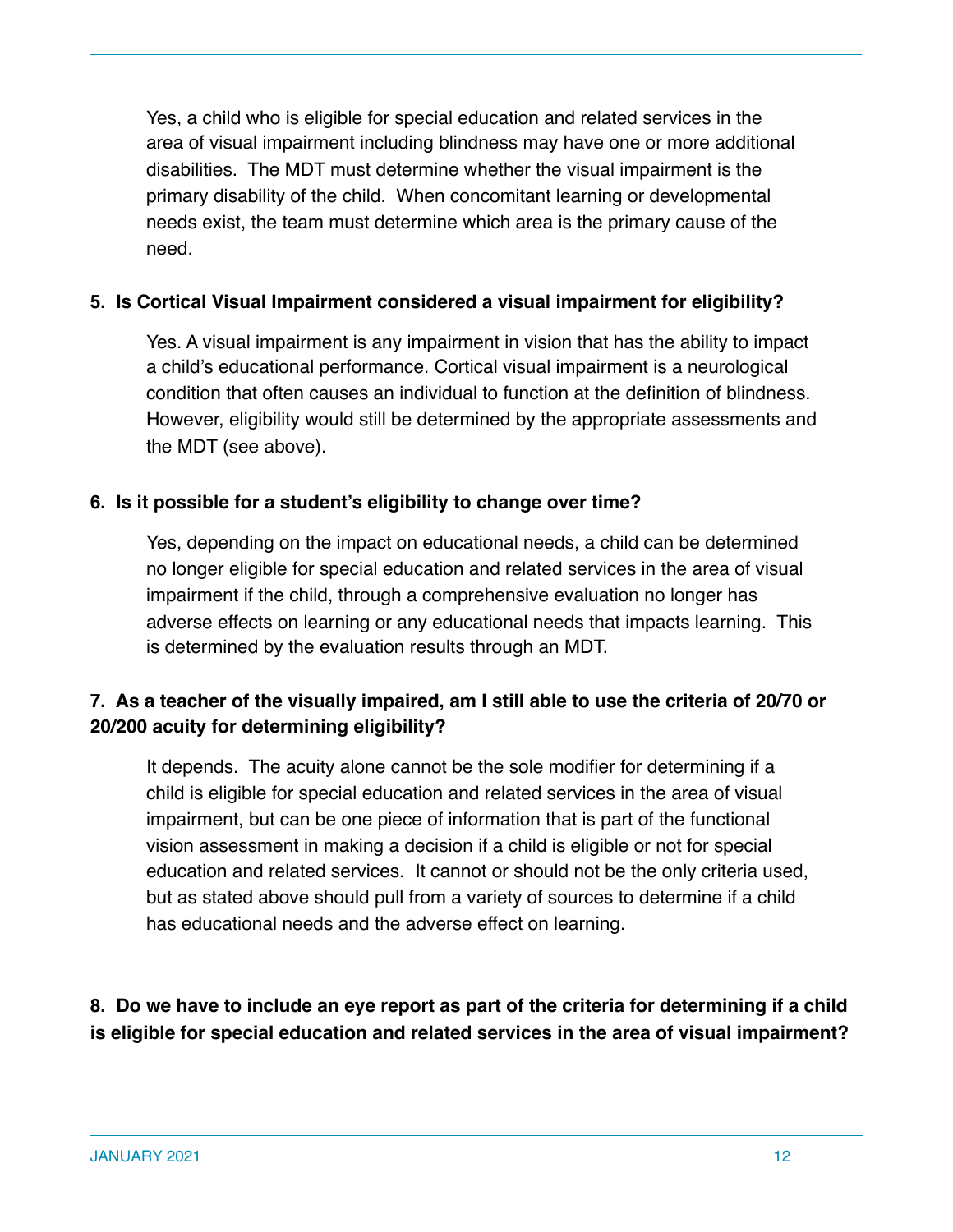No- nothing in the regulations requires medical information in order to determine if a child has a need for special education and related services. If a MDT team does have that information, then it should be considered as part of the MDT report along with all the other required components.

### **SECTION 6: RESOURCES AND REFERENCES**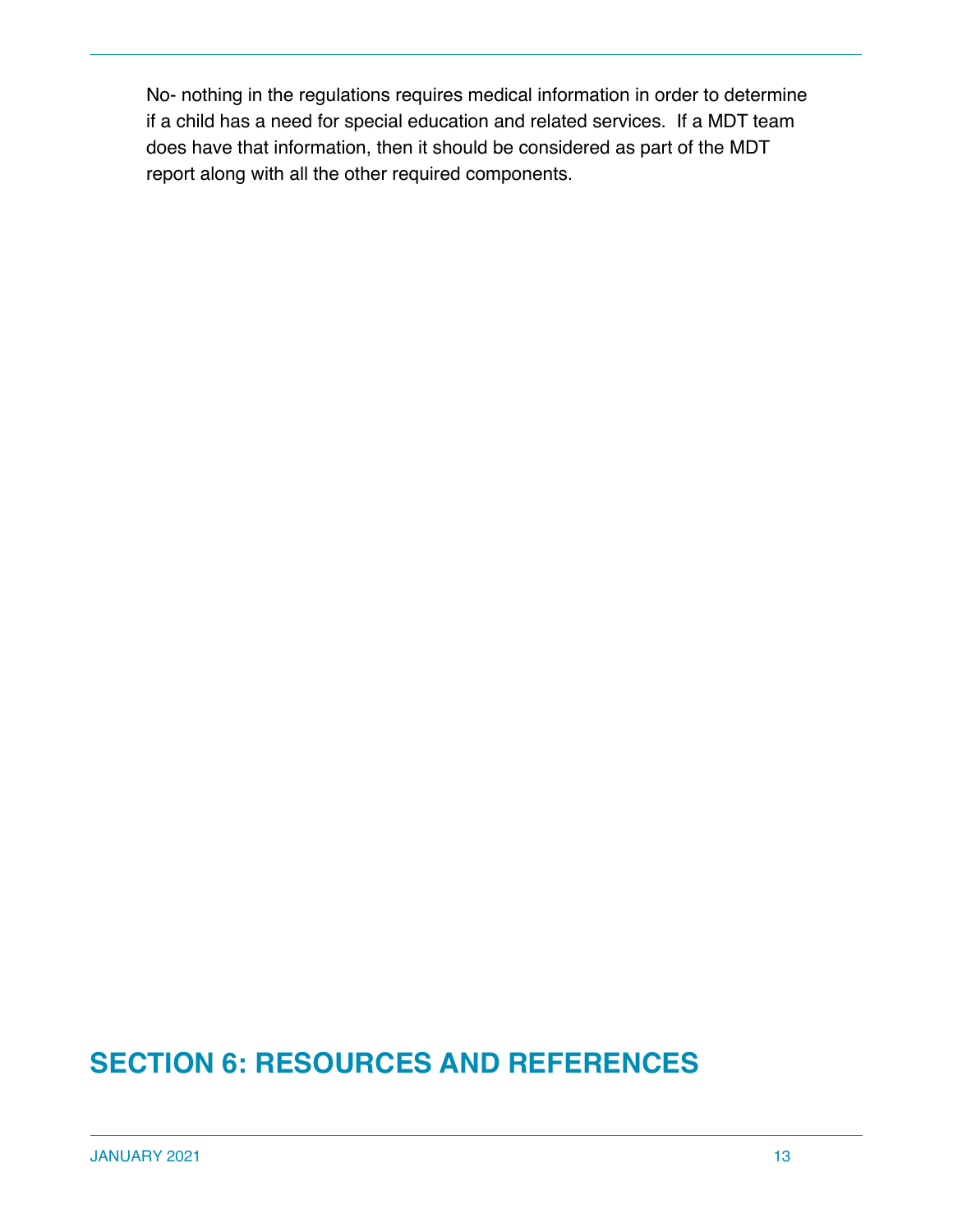### **REFERENCES**

Corn, A.L., Hatlen, P., Huebner, K.M., et.al. (2002). The National Agenda for the Education of Children and Youth with Visual Impairments, Including Those with Multiple Disabilities. New York: American Foundation for the Blind.

Henderer, J. D. (Ed.). (2017). Dictionary of eye terminology (7th ed.)*.* American Academy of Ophthalmology.

Koenig, A.L. and Holbrook, M. (1995). Learning Media Assessment of Children with Visual Impairments (2nd Edition). Texas: Texas School for the Blind and Visually Impaired.

Levack, N. Low Vision A Resource Guide with Adaptations for Children with Visual Impairments (2nd Edition). Texas: Texas School for the Blind and Visually Impaired, 1994.

Nebraska Department of Education, Rule 51: Regulations and Standards for Special Education Programs. Title 92, Nebraska Administrative Code, Chapter 51.

Public Law 108-446. Individuals with Disabilities Education Improvement Act of 2004, Proposed Regulations, Federal Register, June 21, 2005.

### **RESOURCES**

Nebraska Assistive Technology Partnership (ATP) www.atp.nebraska.gov

Nebraska Center for the Education of Children Who Are Blind or Visually Impaired (NCECBVI) www.ncecbvi.org

Nebraska Commission for the Blind and Visually Impaired www.ncbvi.nebraska.gov

Nebraska Deaf-Blind Project [www.nedbp.org](http://www.nedbp.org); www.nebraskadeafblindproject.org

Nebraska Library Commission www.nlc.state.ne.us

Parent Training and Information (PTI-Nebraska) www.pti-nebraska.org